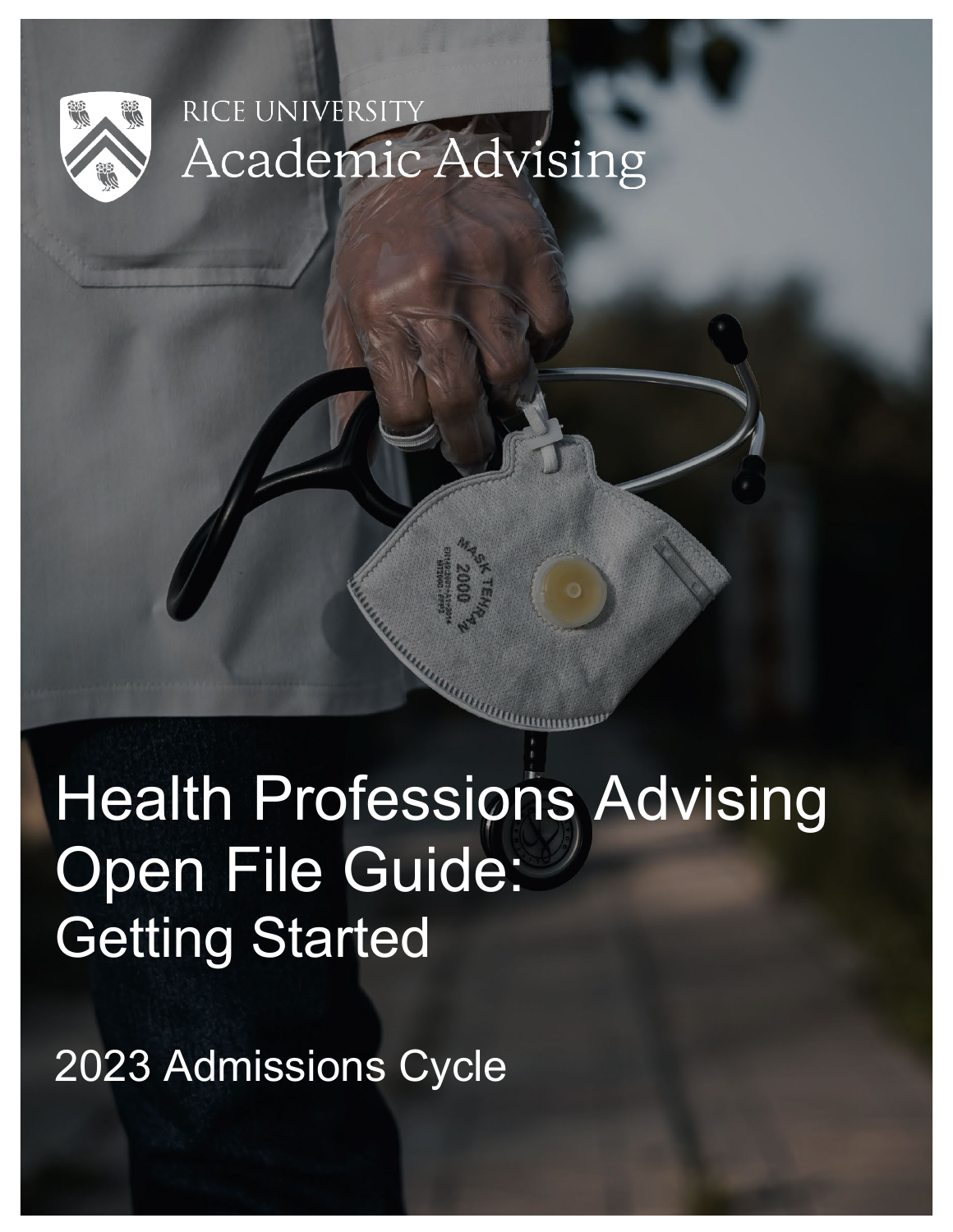

# **Table of Contents**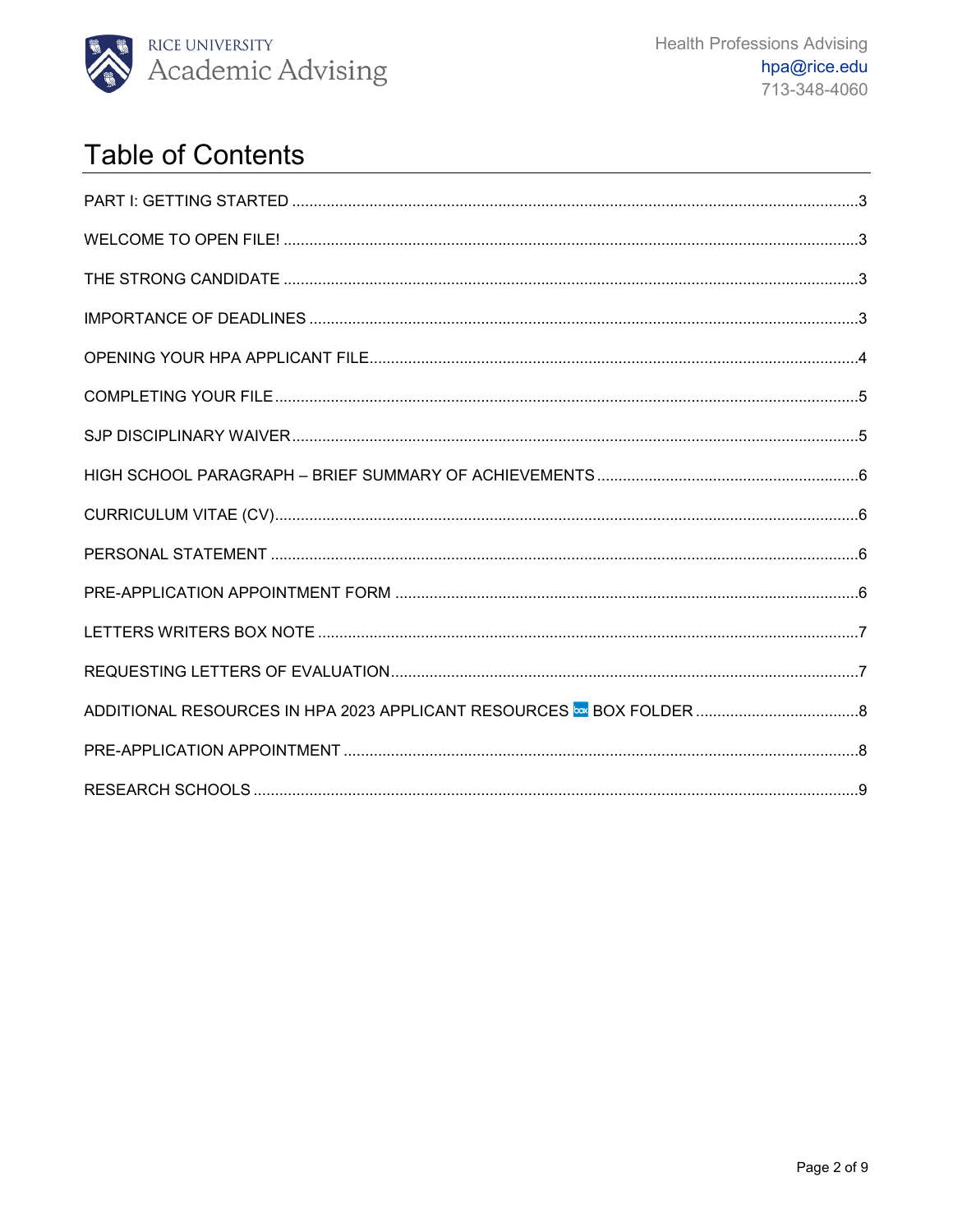

# **Part I: Getting Started**

# <span id="page-2-1"></span><span id="page-2-0"></span>**Welcome to Open File!**

The purpose of the documents on the Open File website is to provide details and guidance about the application process to medical and dental school. Rice submits a Health Professions Advising Committee (HPAC) letter to formally introduce you to schools and provide a narrative on your candidacy. This is an optional service but a Rice tradition for over 30 years. Students are welcome to apply to schools directly, but most medical schools across the country have come to expect the HPAC letter from Rice applicants.

For students who would like to have an HPAC letter, we require that all applicants read the documents on the Open File website carefully, follow instructions, consider guidelines and suggestions, and adhere to all deadlines. This will significantly enhance your chance for acceptance to medical or dental school and reduce inefficiencies in the process. Throughout the documents, we provide context and explanations as to why the required materials and information are necessary to your finalized application. **At the bottom of the Open File website, you will find a [timeline f](https://oaa.rice.edu/sites/g/files/bxs3031/files/inline-files/Open%20File%20Timeline%202021-2022%20%28HPA%20Cycle%202023%29.pdf)or each step in the process that you must follow.**

### <span id="page-2-2"></span>**The Strong Candidate**

If you are planning to apply for Fall 2023 admission, we recommend that you reflect and determine if you meet all the components for a strong applicant, which include:

- Academic Performance (overall GPA and science GPA)
- Standardized Test Scores (MCAT/DAT)
- Clinical Exposure and Experiences
- Service and Community Involvement (Altruism/Empathy)
- Uniqueness: Interests, Perspectives, and **Experiences**
- Leadership and Teamwork
- Research (Intellectual Curiosity)
- Interpersonal/Communication Skills
- Character: Ethics, Integrity, Honesty, Responsibility
- Letters of Evaluation

If you are unsure, you can make an appointment with an advisor to discuss your candidacy. It is best to apply when you are ready and feel your application is at its strongest.

#### <span id="page-2-3"></span>**Importance of Deadlines**

As part of the Open File process, we will need significant information from you. Without sufficient information in an organized and timely manner, our ability to best represent your candidacy is hindered, so we encourage you to commit the time and energy necessary for each task. Please also consider that most health professions schools operate on rolling admissions, so delays in submitted materials may significantly impact your admission. Our office is typically well ahead of the timelines, but we need your help to maintain this standard.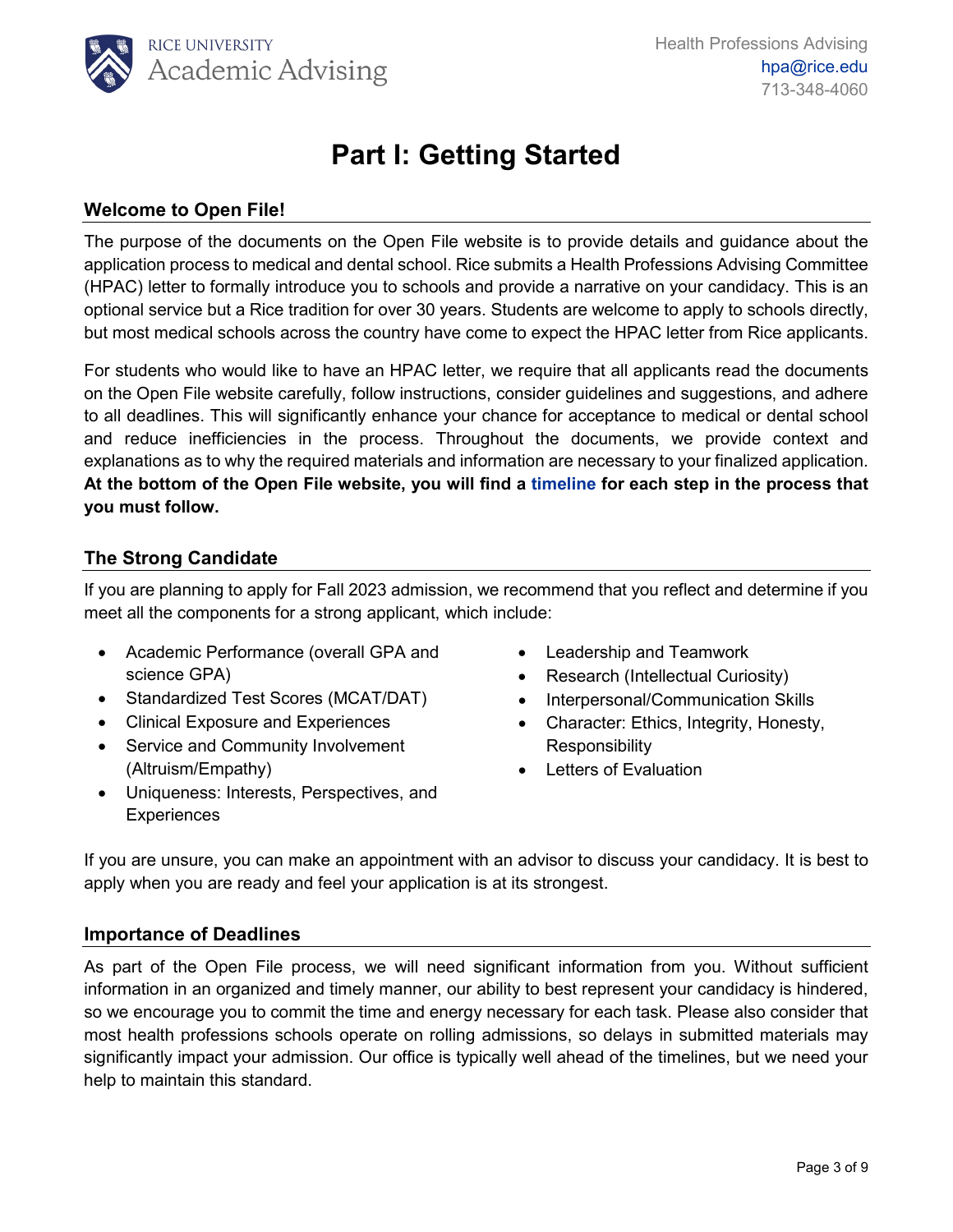

## <span id="page-3-0"></span>**Opening your HPA Applicant File**

Opening your Health Professions Applicant File is a two-step process. **(1)** Pay the \$100 registration fee: <https://signup.rice.edu/openfile23> and **(2)** fill out the Health Professions Applicant Information Form: [https://bit.ly/hpa23info.](https://bit.ly/hpa23info) Completion of **BOTH** steps is required for registration. It is entirely your responsibility to make sure both steps have been done; the Health Professions Advising Committee will not contact you if your registration is incomplete. Both the payment portal and Health Professions Applicant Information Form will close at 10:00am on Friday, January 14, 2022; anyone who misses the deadline and wishes to register will need to reach out to [hpa@rice.edu.](mailto:hpa@rice.edu) Late registrants will receive a cover letter and will be ineligible for the pre-application appointment with an advisor.

When submitting payment for the \$100 registration fee, please make sure to sign up using the email you want added to the HPA 2023  $\frac{1}{2}$  Box folders. If you already have a Box account through your Rice email, then you will need to use your Rice email when submitting payment. If you are a Rice alum, you will need to use a non-Rice email, as your Rice email may be deactivated in the middle of the Open File process and you will lose access to Box. If you have concerns regarding your ability to pay the \$100 registration fee, please reach out to [hpa@rice.edu.](mailto:hpa@rice.edu)

The Health Profession Applicant Information Form asks for comprehensive details, including contact information, health profession program of interest, academic record (major, minor, etc.), and admission test scores. All of this information is crucial to our office's records and organization, and is required for us to know how to advise you and prepare your Health Professions Advising Committee letter. In addition, you will provide the following:

- Required waiver to your right to access your letters of evaluation from faculty and community members
- Required authorization for the Office of Student Judicial Programs (SJP) to release your disciplinary record information to the Office of Academic Advising
- Recommended authorization to release basic information to the Rice Alumni in Medicine group
- Recommended authorization to release basic information to future applicants
	- $\circ$  The OAA is creating a directory of students that matriculate to medical school that can be shared with future applicants by request, including name and email address. By sharing your contact information, you give permission for the OAA/future applicants to reach out to you.

Confirmed receipt of your registration fee and completion of your Health Profession Applicant Information Form officially opens your Health Professions applicant file for the 2023 cycle. Upon confirmation, you will be provided access to your own individual Box folder labelled **Last Name, First Name (HPA 2023)** and the **HPA 2023 Applicant Resources** Box folder. If you already have a Box account associated with the email provided at submission of payment, then the invitations to the two Box folders will be automatically accepted. If you do not already have a Box account associated with the email provided to us, then you will need to **manually accept the invitations. If you do not accept the invitations within 30 days, Box will revoke your access to the folders.** Please accept the invitations as soon as you receive them, and check your spam/junk folders in case you do not see them.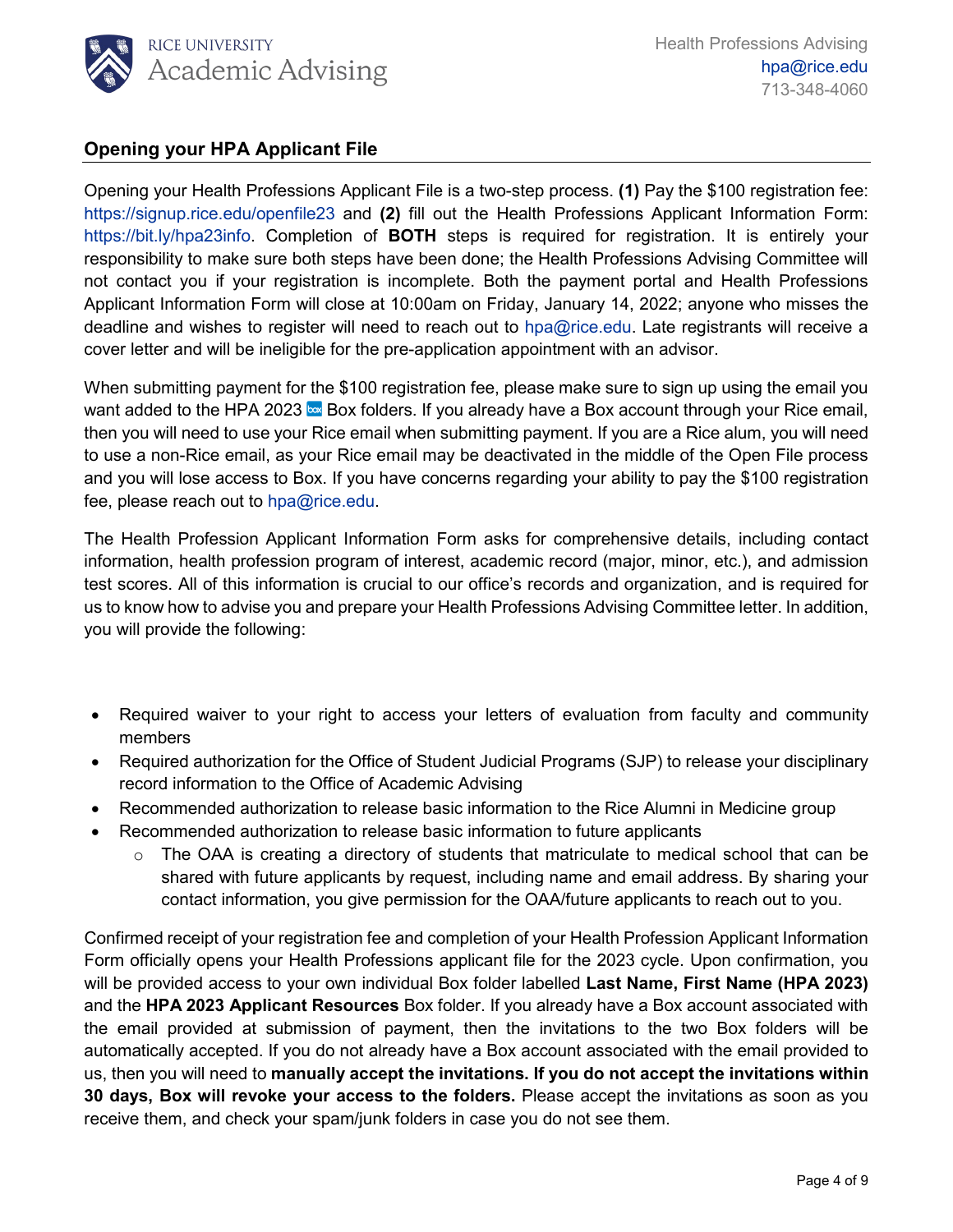

# <span id="page-4-0"></span>**Completing Your File**

Completing your file with the OAA includes several steps. All are necessary prior to our completion of your Health Professions Advising Committee letter and subsequent submission to the appropriate application services.

- Submit 6 documents to your individual Box folder labelled **Last Name, First Name (HPA 2023)**:
	- **SJP Disciplinary Waiver Request**
	- Paragraph outlining your high school accomplishments (written in third person)
	- Detailed curriculum vitae (CV)
	- **•** Completed draft of your personal statement
	- **EXECOMPLETED Pre-Application Appointment Form**
	- **Letter Writers Box Note**
- Request letters from your evaluators and complete the letter writers box note
- Schedule and complete a pre-application appointment to clarify content of the Pre-Application Appointment Form (optional, but **strongly** suggested)
- Submit your application to:
	- [American Medical Colleges Application Service](https://www.aamc.org/students/applying/amcas/) (AMCAS)
	- **Texas [Medical and Dental School Application Service](http://www.tmdsas.com/) (TMDSAS)**
	- [American Association of Colleges of Osteopathic Medicine Application Service](http://www.aacom.org/become-a-doctor/applying) (AACOMAS)
	- [American Association of Dental Schools Application Service](http://www.adea.org/GoDental/The_application_to_dental_school__ADEA_AADSAS.aspx#sthash.SrBvaMK9.dpbs) (AADSAS)
	- Or other appropriate application service

Please recognize that the Health Professions Advising Committee will draft and complete ~230 letters for medical and dental applicants in spring/early summer 2022. This is an enormous undertaking and is simply not possible without your compliance with deadlines. Each letter contains considerable detail specific to the candidate and requires personalization. For this reason, non-compliance with deadlines will result in a shorter and less descriptive HPAC letter. Immediately following the January 28 at 10:00am materials submission deadline, we will check applicant individual Box folders for the requested materials. **Applicants who do not follow the material requirements and deadlines will receive a cover letter as opposed to the full-length committee letter and are ineligible for the pre-application appointment with an advisor. Additionally, they are not eligible for the medical mock interviews hosted by the Rice Pre-Medical Society (RPMS) and the dental mock interviews hosted by the OAA.**

The following sections provide some basic guidelines regarding the required submissions listed above, and more details are available in the HPA 2023 Applicant Resources Box folder.

### <span id="page-4-1"></span>**SJP Disciplinary Waiver**

The [SJP Disciplinary Waiver](https://rice.app.box.com/folder/145680440708) allows communication between Student Judicial Programs (SJP) and the OAA regarding your disciplinary record. If an applicant has any honor code or conduct violations, please review the [SJP Website](https://sjp.rice.edu/) for additional information. Please release your record to the "Office of Academic Advising" and sign the bottom of the form. You **do not need** to upload a copy of your ID.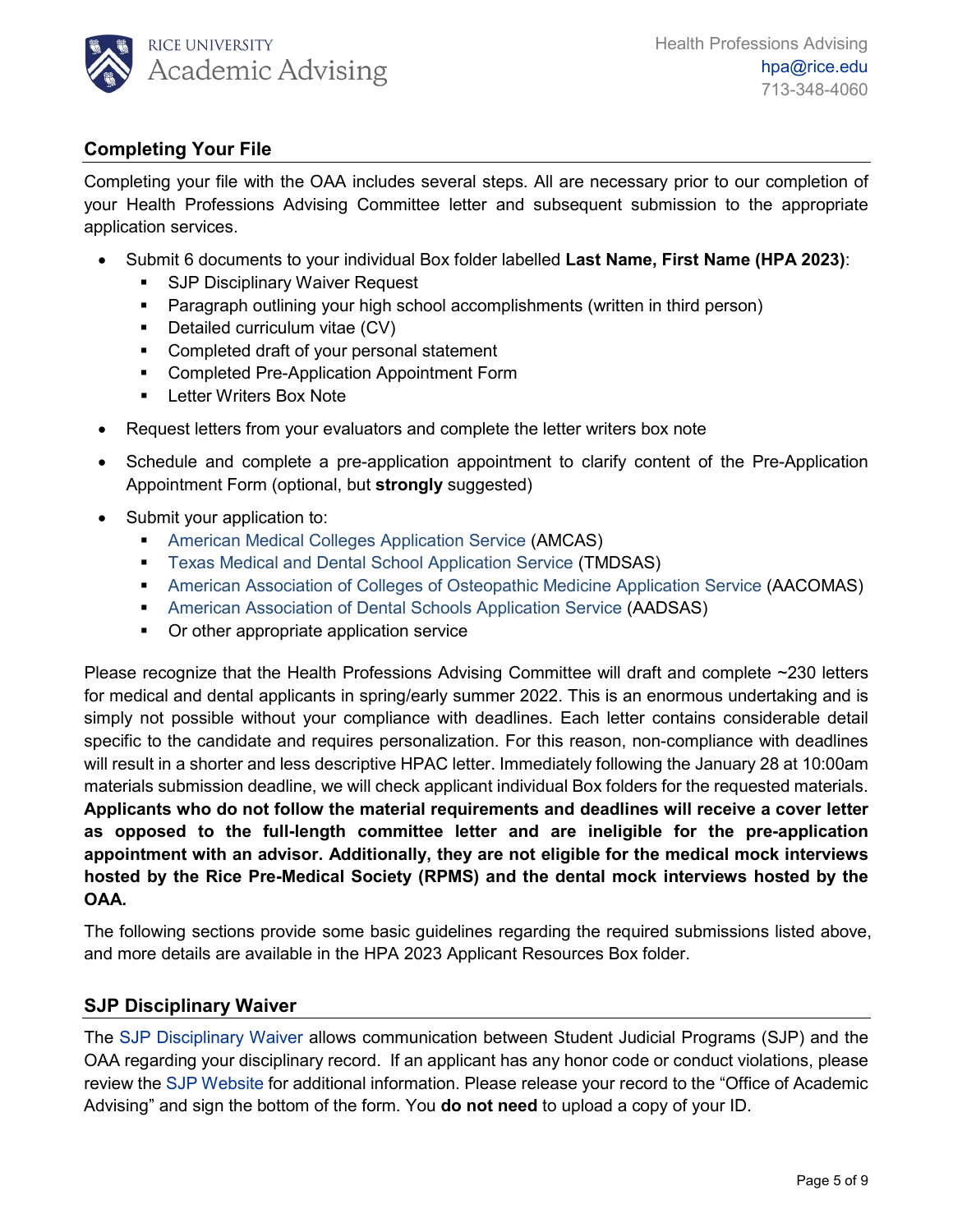

### <span id="page-5-0"></span>**High School Paragraph – Brief Summary of Achievements**

The purpose of this section is to provide guidelines for the paragraph summarizing your high school achievements. We have provided a few examples in Box for your reference – please [click here](https://rice.app.box.com/folder/148413253627) to access them. Keep in mind that the Health Professions Advising Committee will use this paragraph to provide context about your high school accomplishments with respect to your transition to college and to your more recent preparation for acceptance to a health professional school. Be sure to write in third person and to include details such as your GPA, test scores, and significant honors or scholarships. **Please make your paragraph no longer than 4 sentences**.

#### <span id="page-5-1"></span>**Curriculum Vitae (CV)**

The HPA 2023 Applicant Resources Box folder includes the CV [template](https://rice.app.box.com/folder/145679168809) all applicants are **required** to use for their CV submission. **You must use the CV template we have provided.** Its design allows you to provide us with relevant, specific information regarding your candidacy for health professional school. Therefore, we look for academic achievement, research experience, clinical exposure, leadership experience, volunteerism and other altruistic activities, extracurricular involvement, honors and awards, etc. Be sure to list every activity you have done since graduating high school (not just medically-related activities). While the OAA provides this CV template for use during Open File, note that you will not need to provide a CV to the application services. If you would like assistance with using your CV for other endeavors, please contact the Center for Career Development (CCD).

#### <span id="page-5-2"></span>**Personal Statement**

You will find [prompts, resources,](https://rice.app.box.com/folder/145680052085) and guidelines about personal statements from a variety of perspectives including those of medical school admissions deans in the HPA 2023 Applicant Resources Box folder. RPMS will host personal statement workshops in the coming months. In addition, the Center for Academic and Professional Communication (CAPC) provides consultations regarding personal statements for those applying to various professional schools. As a starting point, reflect on the experiences listed in your CV and describe how they have shaped your motivation to pursue medicine. For CAPC consultations, it is recommended you provide a copy of your pre-application appointment form. We strongly suggest that you start with a draft of your personal statement as soon as possible, as the process takes several iterations and significant revision following feedback from a variety of individuals. Additionally, we suggest that you avoid topics of a nature about which you are not willing or able to answer specific questions.

#### <span id="page-5-3"></span>**Pre-Application Appointment Form**

This [form](https://rice.app.box.com/folder/145678988173) asks specific questions which allow you to expand upon elements of your CV, reflect on your motivations for pursuing health professional school, and articulate your views about the profession. We have designed this form to mimic the questions that admissions committees ask on their secondary applications, so treat this form like an actual application. **You are required to provide thorough and complete answers and descriptions for the applicable questions and each of your activities. If you do not, your Pre-Application Appointment Form will be deemed incomplete and you will be ineligible for a Pre-Application Appointment, and will receive a cover letter as opposed to the fulllength committee letter.**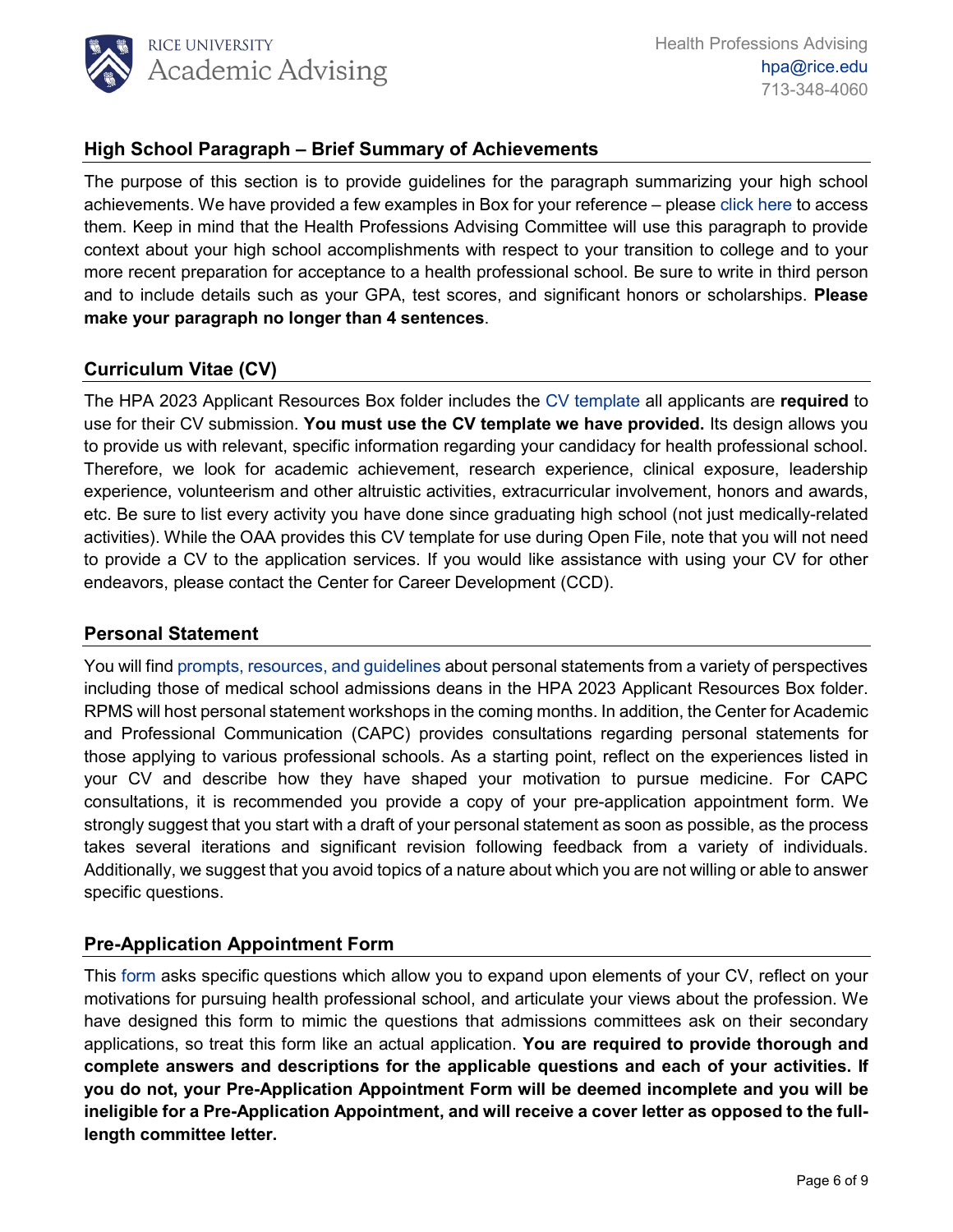

#### <span id="page-6-0"></span>**Letter Writers Box Note**

As one of the six documents required for the January 28 materials deadline, you will need to complete the [Letter Writers Box Note](https://rice.app.box.com/folder/145679900664) Template. Please save a copy of the template to your individual Box folder and record the information of your intended individual letter writers, with a required minimum of three letter writers. Please provide your letter writers' names, work emails, work phone numbers, as well as the type of relationship you have with each (ex. science professor, principal investigator, volunteering supervisor, etc.) and the date on which you requested the letters of recommendation. If you have not yet requested a letter from a recommender, please put the date by which you intend to request the letter.

#### <span id="page-6-1"></span>**Requesting Letters of Evaluation**

Requesting supporting letters of evaluation from professors and other community members is a critical aspect of your application. To successfully obtain strong letters of evaluation from evaluators, you need to consider the following:

- Number of letters
- Who, how, and when to ask
- Guidelines and deadlines for evaluators
- Relinquishing your right to see letters

We typically encourage students to request evaluations from three or four individuals, as less than three is too few, and there is often no additional benefit from more than four letters unless a specific program makes this request. MD/PhD applicants must request evaluations from a supervisor from each research project in which the applicant has participated.

Although the ideal set of evaluators is highly dependent on the applicant, carefully consider how you select your evaluators. We suggest the following letters if possible:

- Professor of a science course (could overlap with major professor)
- Professor in your academic major
- Supervising research professor or someone related to your clinical activities
- Letter from individual who can provide a strong character reference

Most schools accept the HPAC letter in lieu of a second letter of evaluation from a professor of science or engineering. A small number of schools still require two letters from science/engineering professors in addition to the HPAC letter. Please consult specific schools' instructions to be certain you are adhering to their requirements.

There could easily be overlap among these individuals. The character reference could come from a wide range of possible evaluators who you know well through your research, health-related positions, volunteer work, or other Rice or non-Rice related programs. The most important factors are familiarity and commitment to providing a strong letter of evaluation.

Timing is critical, so you will need to ask early. Faculty members receive many requests for letters of evaluation, and writing a thoughtful, quality letter takes time. Providing your prospective letter writers with adequate notification and appropriate supporting documents is absolutely essential.

Be sure to provide an evaluator the option of saying no. If an evaluator does not have time or is uncomfortable writing on your behalf, it will likely result in a shorter, less effective letter. It is best to have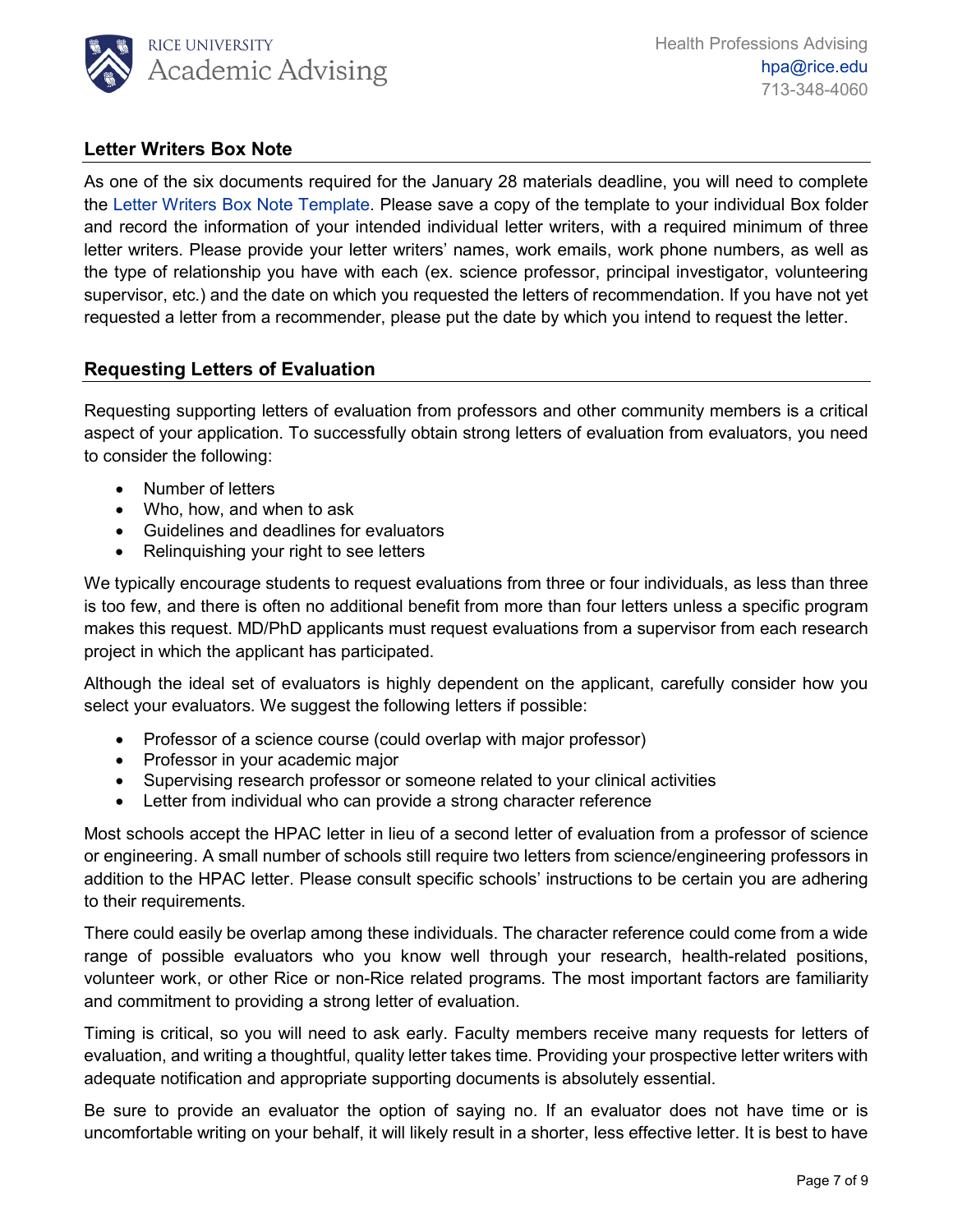

honesty from an evaluator, which will allow you to find another who is enthusiastic to support your application.

Waiving your right to see your evaluations provides greater credibility. Non-confidential requests can make it more difficult for your evaluators to write honest, candid, and objective letters. Likewise, schools are informed if evaluation letters are non-confidential, and whether correctly or incorrectly, perceive them with less credibility. In order to participate in Open File, you are required to waive your access to both the committee letter and all individual letters of evaluation.

We strongly encourage all applicants to request their letters of evaluation by January 28 to allow evaluators adequate time to write a strong letter of evaluation. All applicants are required to complete the [Letter Writer Box Note](https://rice.app.box.com/folder/145679900664) Template in their individual Box folder so the HPAC can have a record of each applicant's intended letter writers and their contact information. A checklist and email templates for letter requests are available [here.](https://rice.app.box.com/file/880410252439)

**Make sure your evaluator is aware that letters are due to the HPAC by Friday, May 20, 2022**. Letter writers are required to submit their letter through the Health Professions Advising Letter Writer Portal. **Please make sure to send them the [Instructions to Writers of Letters of Evaluation document](https://rice.app.box.com/folder/145679900664)**, as it provides important information on letter requirements and detailed instructions on how to submit their letter through the portal.

As individual letters are received, the HPAC will update the Letter Writer Box Note in your individual Box folder so that you can keep track of the status of each letter. If you have any questions regarding the status of a letter or need to update your Letter Writer Box Note, please reach out to us at [hpa@rice.edu.](mailto:hpa@rice.edu)

### **Additional Resources in HPA 2023 Applicant Resources Box Folder**

There are more resources in the HPA 2023 [Applicant Resources Box](https://rice.app.box.com/folder/141998491922?s=m23vp8tysiipbf0r0051ivbio2x8vr5o) folder to assist with your application processing. These resources include but are not limited to:

- This Health Professions Open File Information guide
- Guidelines (and template) for the high school paragraph submission
- Guidelines (and **required** template) for health professions applicants' Curricula Vitae (CV)
- Guidelines for personal statements and optional essays
- Pre-Application Appointment Form
- Interview resources
- Information for re-applicants

### <span id="page-7-0"></span>**Pre-Application Appointment**

Immediately following the document submission deadline (January 28 at 10:00am), the HPAC will lock applicant individual Box folders to verify that all the required materials were submitted and that they are complete and thorough. **Students who do not follow the material requirements and deadlines will be notified via email that they will receive a cover letter as opposed to the full-length committee letter and are ineligible for the pre-application appointment with an advisor.**

Starting February 7, students who meet all requirements and deadlines can schedule a Pre-Application Appointment with an OAA advisor to clarify or expand on any aspect of your materials. This 45-minute appointment also allows us to get to know you better and offers perspective about the steps you have